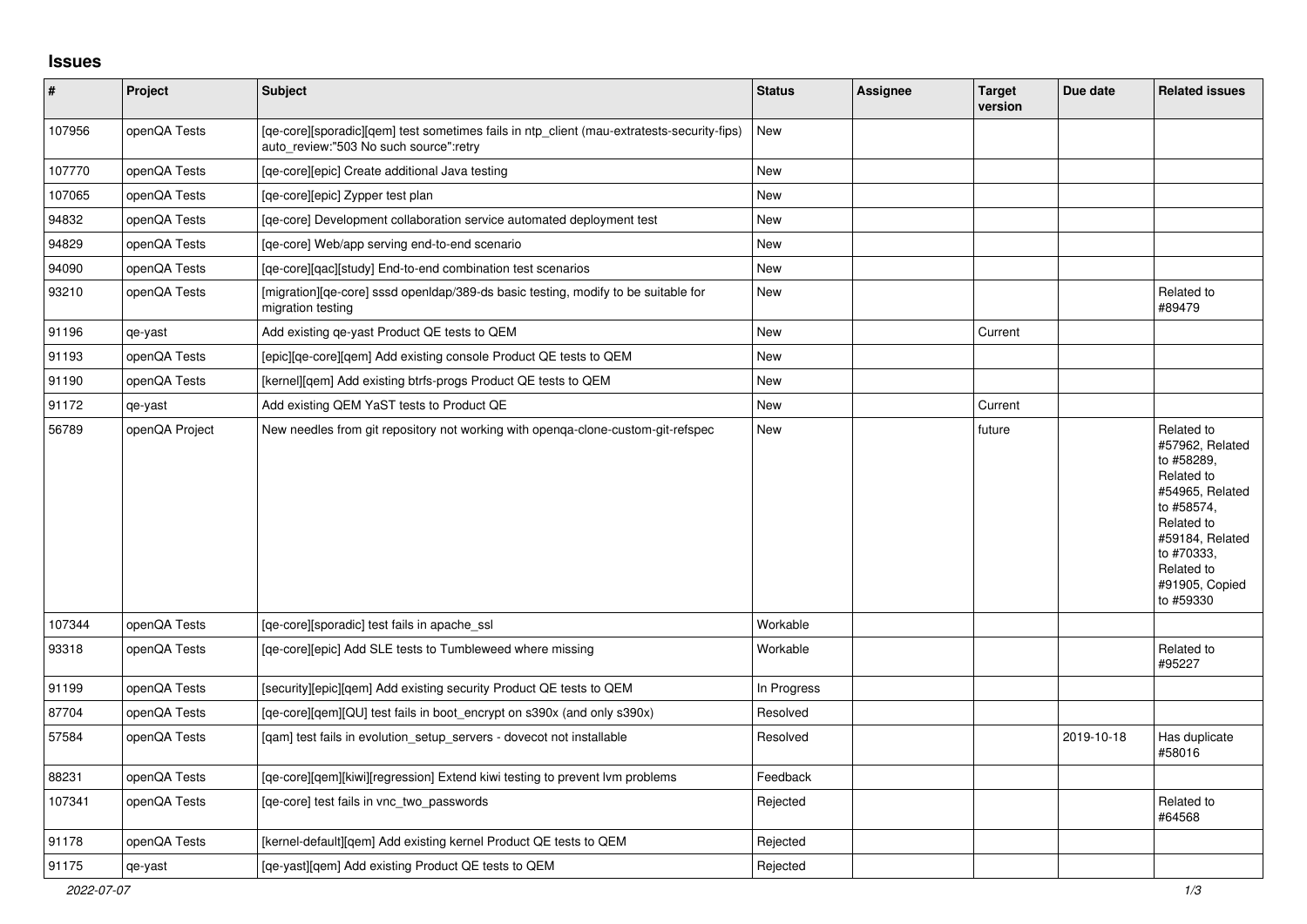| #      | Project               | <b>Subject</b>                                                                                                                  | <b>Status</b> | Assignee            | <b>Target</b><br>version | Due date   | <b>Related issues</b>                      |
|--------|-----------------------|---------------------------------------------------------------------------------------------------------------------------------|---------------|---------------------|--------------------------|------------|--------------------------------------------|
| 80354  | openSUSE admin        | ns3.opensuse.org reports wrong IP to meet.opensuse.org                                                                          | Rejected      |                     |                          |            |                                            |
| 92215  | openQA Tests          | [ge-core] Change mysgl tests to mariadb integration tests                                                                       | Resolved      | dheidler            | QE-Core:<br>Ready        |            |                                            |
| 89503  | openQA Tests          | [qe-core] Schedule thunderbird tests for sp1 and sp2                                                                            | Resolved      | dheidler            | OE-Core:<br>Ready        |            | Related to<br>#75409                       |
| 87710  | openQA Tests          | [qe-yast][qe-core][qem][QU] test fails in scc_registration (multipath not tested on Full<br>images)                             | Resolved      | dheidler            |                          |            |                                            |
| 93321  | openQA Tests          | [qe-core] Add vsftpd test to Tumbleweed                                                                                         | Resolved      | dvenkatachala       | QE-Core:<br>Ready        |            |                                            |
| 90329  | openQA Tests          | [qe-core] 15SP2 QU - test fails in raid_gpt on ppc64le                                                                          | Resolved      | geor                | QE-Core:<br>Ready        |            | Related to<br>#95117                       |
| 80452  | openQA Tests          | [qe-core][qem] Problems with aarch64 RAID 15SP1/SP2 QU tests - ** Suggested<br>Backport**                                       | Resolved      | geor                |                          |            |                                            |
| 98811  | qe-yast               | 15-SP3 QU1 test fails in validate_multipath - topology changed                                                                  | Closed        | geor                | Current                  |            | Related to<br>#97766                       |
| 97289  | qe-yast               | [gem][qu] test fails in await_install in 15-SP3 QU                                                                              | Blocked       | <b>JERiveraMoya</b> | Current                  |            |                                            |
| 87713  | openQA Tests          | [qe-yast][qe-core][qem][QU] test fails in scc_registration (multipath not tested on Full<br>images)                             | Rejected      | mgrifalconi         |                          |            |                                            |
| 90275  | openQA Infrastructure | Replacement openQA OSD aarch64 hardware (was: Dedicated non-rpi aarch64<br>hardware for manual testing)                         | Resolved      | nicksinger          | Ready                    | 2021-09-17 | Related to<br>#98661, Related<br>to #99288 |
| 99159  | qe-yast               | 15-SP3 QU minimal+proxy_SCC-postreg_SUSEconnect is not correctly configured.                                                    | Closed        | oorlov              | Current                  |            |                                            |
| 98805  | qe-yast               | Missing schedule qam/QR/15-SP3/ext4\@yast-xen-pv.yaml                                                                           | Closed        | oorlov              | Current                  |            |                                            |
| 107320 | openQA Tests          | [qe-core] test fails in prepare_test_data - sshd[2171]: error:<br>kex_exchange_identification: Connection closed by remote host | Rejected      | pablo.herranz       | QE-Core:<br>Ready        |            |                                            |
| 93769  | openQA Tests          | [security][qem] Add existing security Product QE tests to QEM for older SLE versions -<br>15-SP2, 12-SP5                        | In Progress   | pstivanin           |                          |            |                                            |
| 93766  | openQA Tests          | [security][qem] Add existing security Product QE tests to QEM for 15-SP3                                                        | In Progress   | pstivanin           |                          |            |                                            |
| 107338 | openQA Tests          | [qe-core] test fails in vino screensharing available                                                                            | Resolved      | punkioudi           | QE-Core:<br>Ready        |            | Has duplicate<br>#107389                   |
| 106888 | openQA Tests          | [qe-core] test fails in consoletest finish in Build 97.1                                                                        | Resolved      | punkioudi           |                          |            |                                            |
| 87709  | openQA Tests          | [qe-core][qem][QU] test fails in bootloader                                                                                     | Resolved      | punkioudi           |                          |            |                                            |
| 87707  | openQA Tests          | [qe-core][qem][QU] test fails in bootloader                                                                                     | Resolved      | punkioudi           |                          |            |                                            |
| 80244  | qe-yast               | [qam] setup_libyui fails on aarch64 on 15SP1                                                                                    | Closed        | riafarov            | <b>SLE 15 SP3</b>        |            | Related to<br>#76864                       |
| 87716  | qe-yast               | [qem][QU] test fails in scc_registration (Full image)                                                                           | Rejected      | riafarov            | future                   |            |                                            |
| 96842  | qe-yast               | [qe-yast][qu] test fails in new_partitioning_gpt in 15-SP3 QU                                                                   | Closed        | syrianidou_sofia    |                          |            |                                            |